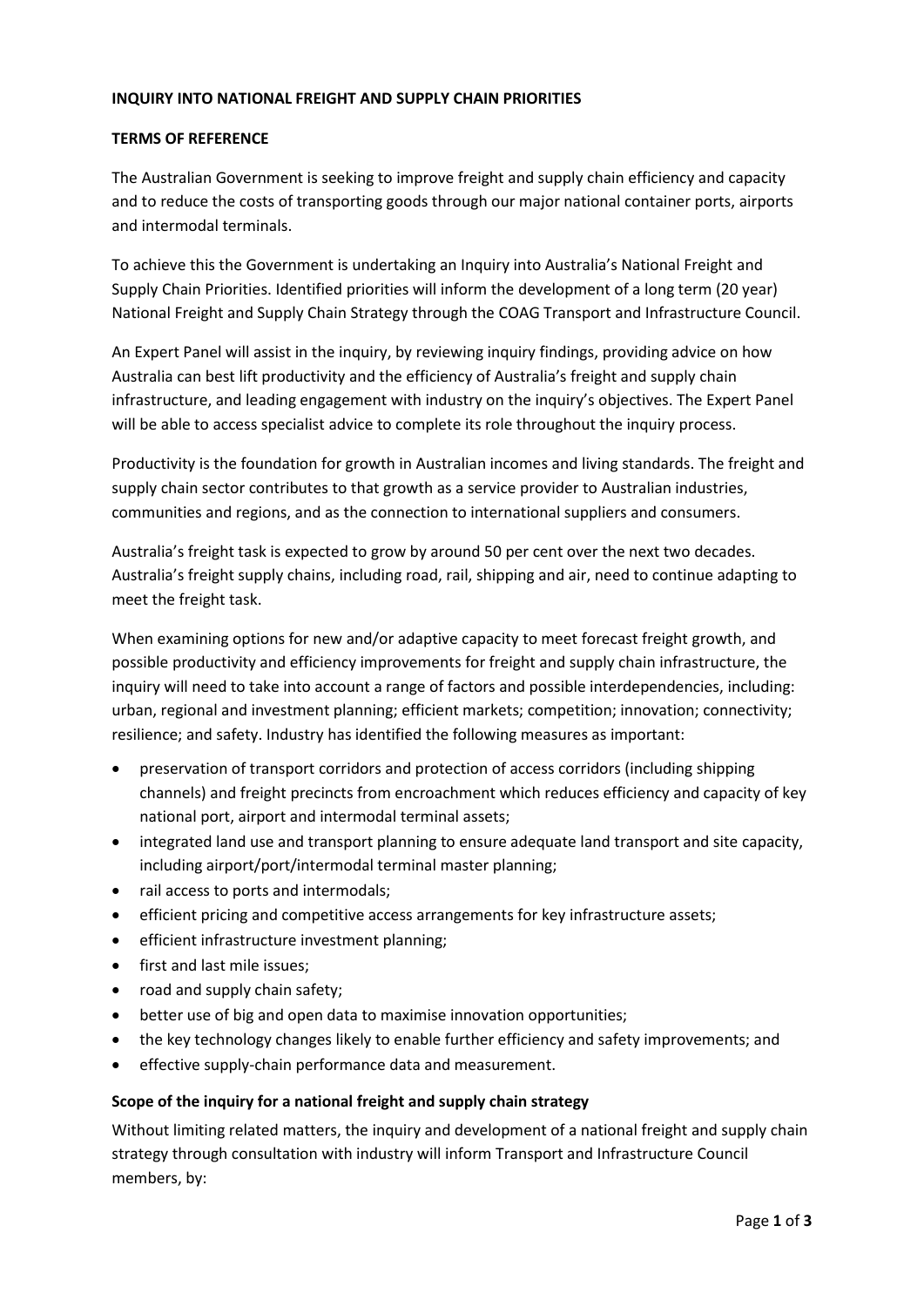- 1. Establishing the capacity of the key national ports, airports and intermodal terminals in comparison to international markets with similar characteristics, identifying trends occurring in the global supply chain and reviewing the adequacy of investment planning to efficiently meet forecast growth to keep Australia's position with its trading partners;
- 2. Determining the regulatory and investment barriers to improved efficiency and access to key national terminals, including road and rail corridors;
- 3. Establishing the opportunities for regulatory changes and targeted investment to lift the capacity of key supply chain nodes and improve efficiency of operations, including an analysis of the implications of the changing profile of ownership in large scale supply chain infrastructure such as ports and rail;
- 4. Identifying the costs and benefits of options at a national level to improve:
	- a. The efficient operation of our national supply chain system, including effective and transparent public performance measures for key national terminals; and
	- b. Broad first and last mile issues.
- 5. Providing options for scenario planning and predictions, where possible, related to the following areas:
	- a. Future developments across the supply chain e.g. distributed production and changes in technology;
	- b. Urban distribution and impacts of the movement of freight in urban areas due to population growth and changing consumer activities such as online shopping;
	- c. Decentralisation and redistribution of the population into regional centres;
	- d. Trade arrangements and the development of distribution systems in agriculture; and
	- e. Impacts on the supply chain following major climatic events.
- 6. Exploring opportunities to use big and open data and new digital technologies to improve the performance of our freight infrastructure; and
- 7. Identifying options and recommending regulatory changes and investment actions (public or private) that will benefit the economy over the next 20 years. Specifically through improved performance, productivity and efficiency of the freight and supply chain network and infrastructure.

The inquiry should have regard to any recent policy reviews commissioned by Australian governments relating to the productivity performance of Australia's transport infrastructure such as:

- The curren[t land transport market reform and work program;](http://transportinfrastructurecouncil.gov.au/publications/files/HVRR_What_we_are_doing_and_why_we_are_doing_it_16082016.pdf)
- Productivity Commission's [National Access Regime,](http://www.pc.gov.au/inquiries/completed/access-regime) [Infrastructure](http://www.pc.gov.au/inquiries/completed/infrastructure/report) an[d Agriculture](http://www.pc.gov.au/inquiries/completed/agriculture/report/agriculture.pdf) Reviews 2013-2016;
- [Harper Competition Policy Review](http://competitionpolicyreview.gov.au/final-report/) 2015;
- Infrastructure Australia's [2015 Infrastructure Plan](http://infrastructureaustralia.gov.au/policy-publications/publications/Australian-Infrastructure-Plan.aspx) and [2016 government response;](http://transportinfrastructurecouncil.gov.au/publications/files/Australian_Government_Response_to_Australian_Infrastructure_Plan_November_2016.pdf)
- [Agricultura](http://agwhitepaper.agriculture.gov.au/SiteCollectionDocuments/ag-competitiveness-white-paper.pdf)l and [Northern Australia](http://northernaustralia.gov.au/files/files/NAWP-FullReport.pdf) White Papers 2015;
- [Industry Innovation and Competitiveness Agenda,](https://www.dpmc.gov.au/sites/default/files/publications/industry_innovation_competitiveness_agenda.pdf) an[d National Science and Research Priorities](http://www.science.gov.au/scienceGov/ScienceAndResearchPriorities/Pages/default.aspx) 2014-2015;